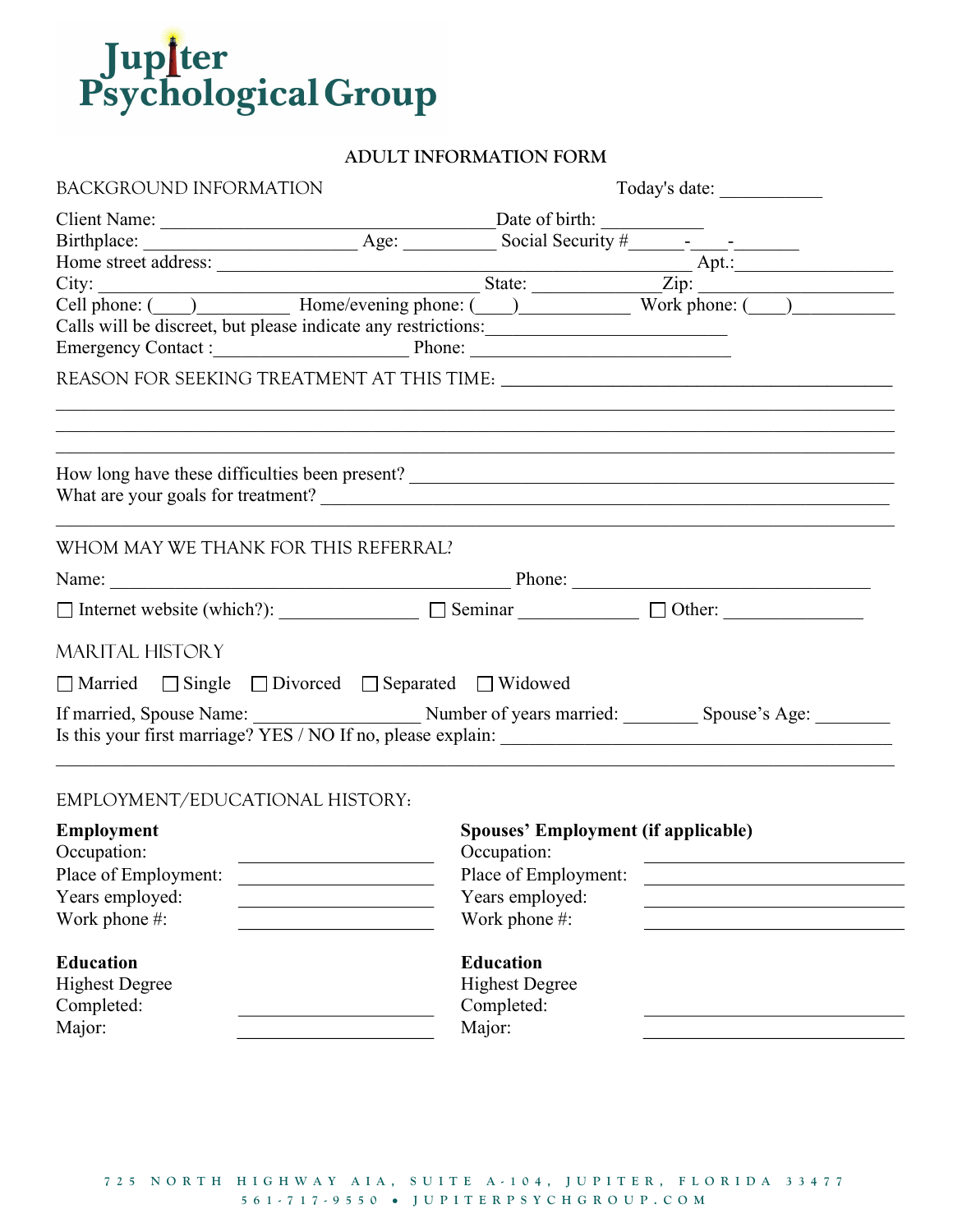# FAMILY HISTORY:

|                                                                                                                                                                                                                              |                                     | <b>Sex</b> |              | Living at home?                          |
|------------------------------------------------------------------------------------------------------------------------------------------------------------------------------------------------------------------------------|-------------------------------------|------------|--------------|------------------------------------------|
| <b>Name</b>                                                                                                                                                                                                                  | Age                                 |            |              | $\Box$ Yes $\Box$ No                     |
|                                                                                                                                                                                                                              |                                     |            |              | $\Box$ Yes $\Box$ No                     |
|                                                                                                                                                                                                                              |                                     |            |              | $\exists$ Yes $\Box$ No<br>Yes $\Box$ No |
|                                                                                                                                                                                                                              |                                     |            |              |                                          |
|                                                                                                                                                                                                                              |                                     |            |              |                                          |
|                                                                                                                                                                                                                              |                                     |            |              |                                          |
| If your parent(s) is/are deceased, how old were you when this occurred?<br>If your parents are divorced, how old were you when this occurred?                                                                                |                                     |            |              |                                          |
| Siblings:                                                                                                                                                                                                                    |                                     |            |              |                                          |
| <b>Name</b>                                                                                                                                                                                                                  | Age                                 |            | Relationship |                                          |
|                                                                                                                                                                                                                              |                                     |            |              |                                          |
|                                                                                                                                                                                                                              |                                     |            |              |                                          |
| What was your birth order: we out of what was your birth order:                                                                                                                                                              |                                     |            |              |                                          |
|                                                                                                                                                                                                                              |                                     |            |              |                                          |
| <b>MEDICAL HISTORY:</b>                                                                                                                                                                                                      |                                     |            |              |                                          |
|                                                                                                                                                                                                                              |                                     |            |              |                                          |
|                                                                                                                                                                                                                              |                                     |            |              |                                          |
|                                                                                                                                                                                                                              |                                     |            |              |                                          |
| <u> 1990 - 1990 - 1990 - 1990 - 1990 - 1990 - 1990 - 1990 - 1990 - 1990 - 1990 - 1990 - 1990 - 1990 - 1990 - 199</u>                                                                                                         |                                     |            |              |                                          |
|                                                                                                                                                                                                                              |                                     |            |              |                                          |
|                                                                                                                                                                                                                              |                                     |            |              | <b>Current Medical Medications:</b>      |
|                                                                                                                                                                                                                              |                                     |            |              |                                          |
|                                                                                                                                                                                                                              |                                     |            |              |                                          |
|                                                                                                                                                                                                                              |                                     |            |              |                                          |
|                                                                                                                                                                                                                              |                                     |            |              |                                          |
| Please list all medical problems:<br>Physician:<br>Physician's Address:<br>Physician's phone #:<br>Physician's fax #:<br>MENTAL HEALTH HISTORY:<br>Previous Mental Health Treatment:<br>Date(s)<br><b>Therapist/Facility</b> | <b>Reason for seeking treatment</b> |            |              | Was treatment helpful?                   |

7 2 5 N O R T H H I G H W A Y A I A, SUITE A - 104, JUPITER, FLORIDA 33477 5 6 1 - 7 1 7 - 9 5 5 0 J U P I T E R P S Y C H G R O U P . C O M 5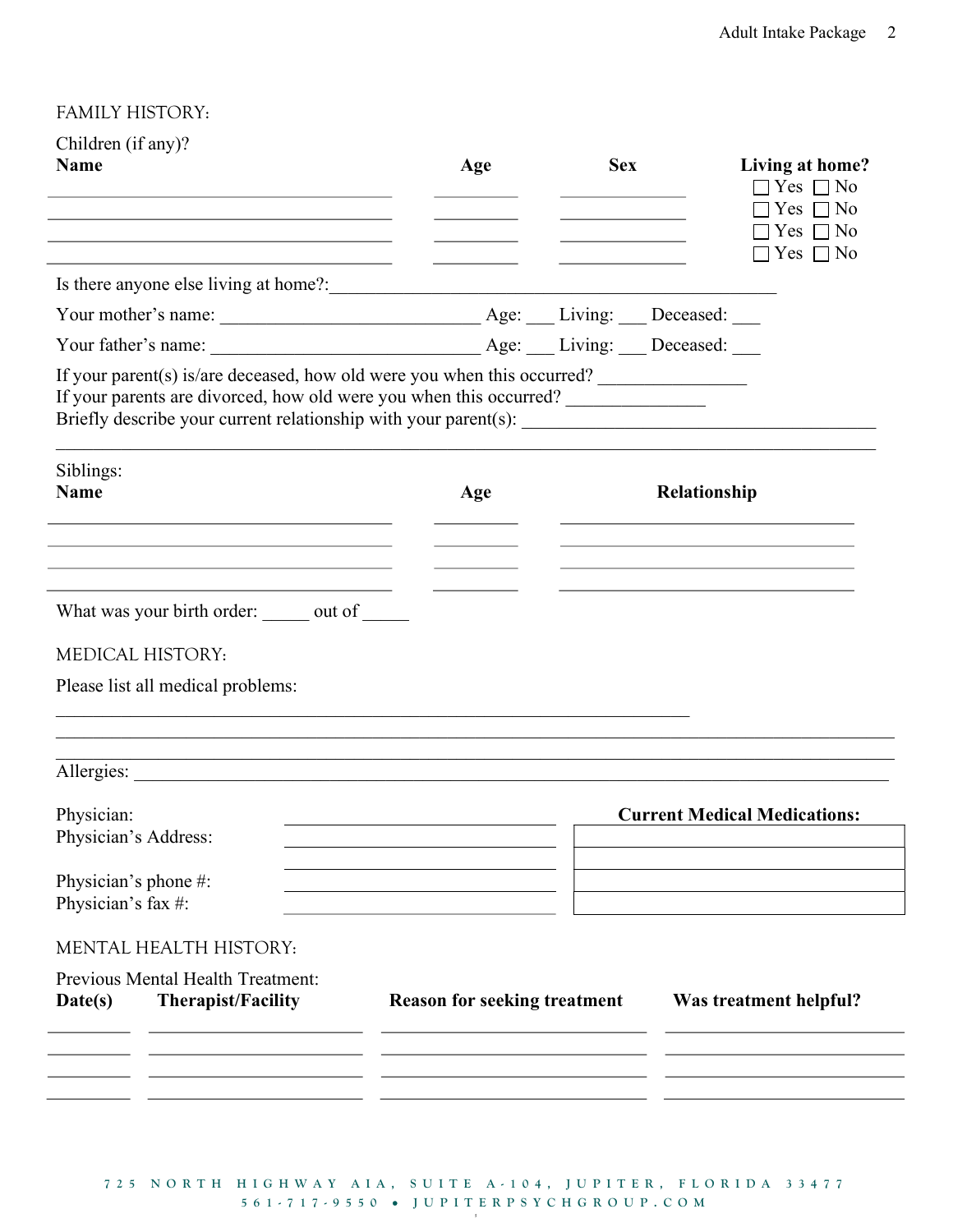Are you currently prescribed any psychiatric medications?

| Date(s)               | Are you currently preserved any psychiatric incurrations:<br><b>Medication</b>                                                         | <b>Reason for prescription</b><br><u> 1989 - Johann Barn, amerikansk politiker (</u>                                                                                                                                                                                            | Is medication helpful? |
|-----------------------|----------------------------------------------------------------------------------------------------------------------------------------|---------------------------------------------------------------------------------------------------------------------------------------------------------------------------------------------------------------------------------------------------------------------------------|------------------------|
| Date(s)               | Have you been prescribed any psychiatric medications in the past?<br><b>Medication</b>                                                 | <u> 1980 - Johann Barn, amerikansk politiker (d. 1980)</u><br><b>Reason for prescription</b>                                                                                                                                                                                    | <b>Reason stopped</b>  |
|                       | the control of the control of the control of the control of the control of<br>Psychiatrist (if applicable):<br>Psychiatrist's Address: | the control of the control of the control of the control of the control of the control of<br><u> 1980 - Johann Barn, amerikan besteman besteman besteman besteman besteman besteman besteman besteman bestema</u><br><u> 1989 - Johann Barn, amerikansk politiker (d. 1989)</u> |                        |
| Psychiatrist's fax #: | Psychiatrist's phone #:                                                                                                                | <u> 1989 - Johann Barn, mars ann an t-Amhain Aonaich an t-Aonaich an t-Aonaich ann an t-Aonaich ann an t-Aonaich</u>                                                                                                                                                            |                        |
|                       |                                                                                                                                        | Have you ever been hospitalized for mental health reasons: $\Box$ No $\Box$ Yes, If yes, please describe:                                                                                                                                                                       |                        |
|                       |                                                                                                                                        | History of suicidal thoughts or threats: $\Box$ No $\Box$ Yes, If yes, please describe:                                                                                                                                                                                         |                        |
|                       |                                                                                                                                        | Suicidal gestures and/or attempts: □ No □ Yes, If yes, please describe: ___________________________                                                                                                                                                                             |                        |
|                       |                                                                                                                                        |                                                                                                                                                                                                                                                                                 |                        |
|                       |                                                                                                                                        | History of involvement in lawsuits: $\Box$ No $\Box$ Yes, If yes, please describe:                                                                                                                                                                                              |                        |
|                       |                                                                                                                                        | History of substance abuse and/or treatment for alcohol and/or drug use?: $\Box$ No $\Box$ Yes, If yes, please describe:                                                                                                                                                        |                        |
|                       | FAMILY BACKGROUND INFORMATION:                                                                                                         |                                                                                                                                                                                                                                                                                 |                        |
|                       |                                                                                                                                        | History of psychiatric/psychological disorders in family: $\square$ No $\square$ Yes, If yes, please describe:                                                                                                                                                                  |                        |
|                       |                                                                                                                                        |                                                                                                                                                                                                                                                                                 |                        |
|                       |                                                                                                                                        |                                                                                                                                                                                                                                                                                 |                        |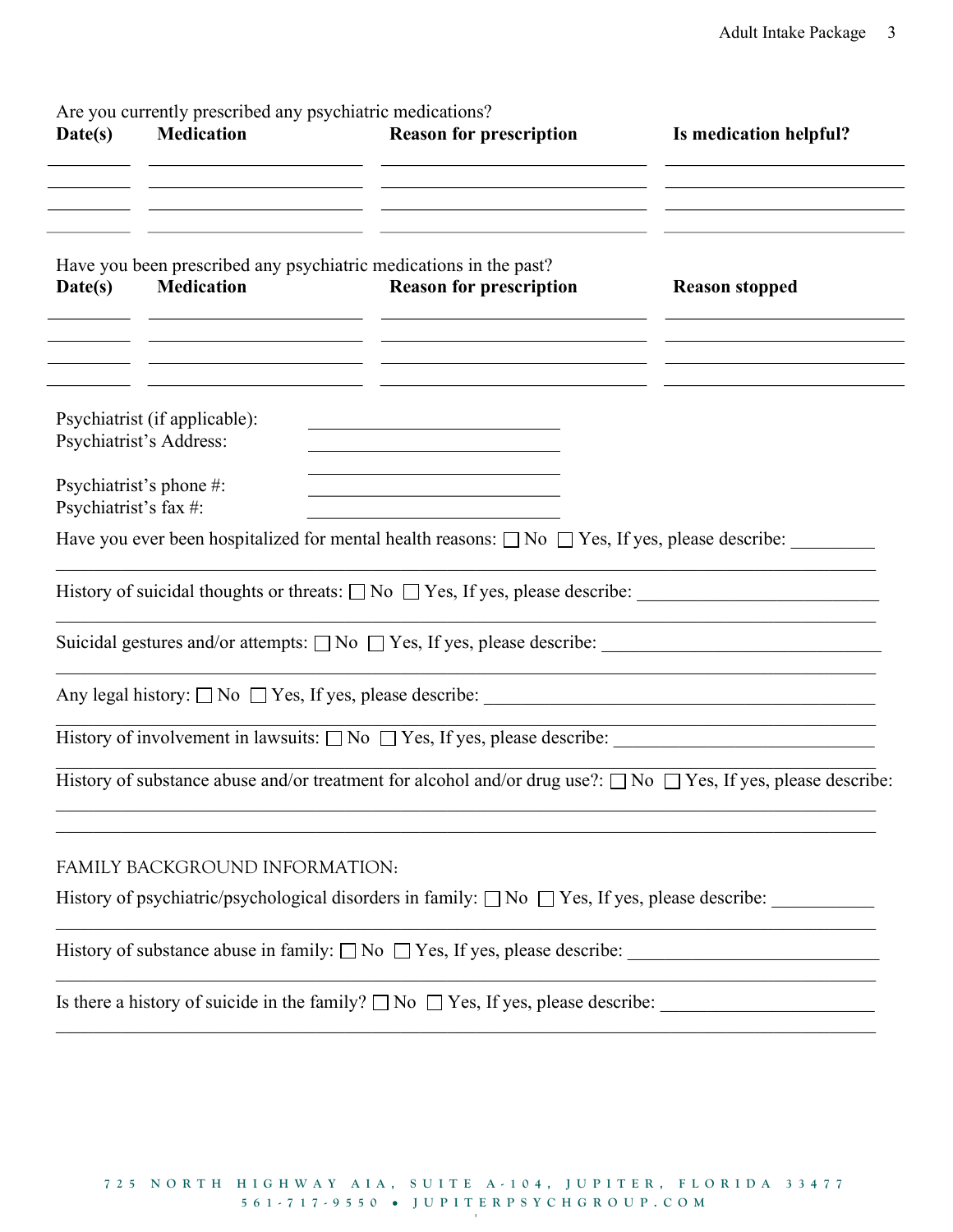OTHER:

Is there anything else I should know that doesn't appear on this or other forms, but that is or might be important?

My signature below indicates that I have voluntarily and accurately completed the Jupiter Psychological Group Adult Information Form. A photocopy of this agreement will be considered as valid as an original.

| Client name | Signature of Client | Date |
|-------------|---------------------|------|
|             |                     |      |

Witness name Signature of Witness Date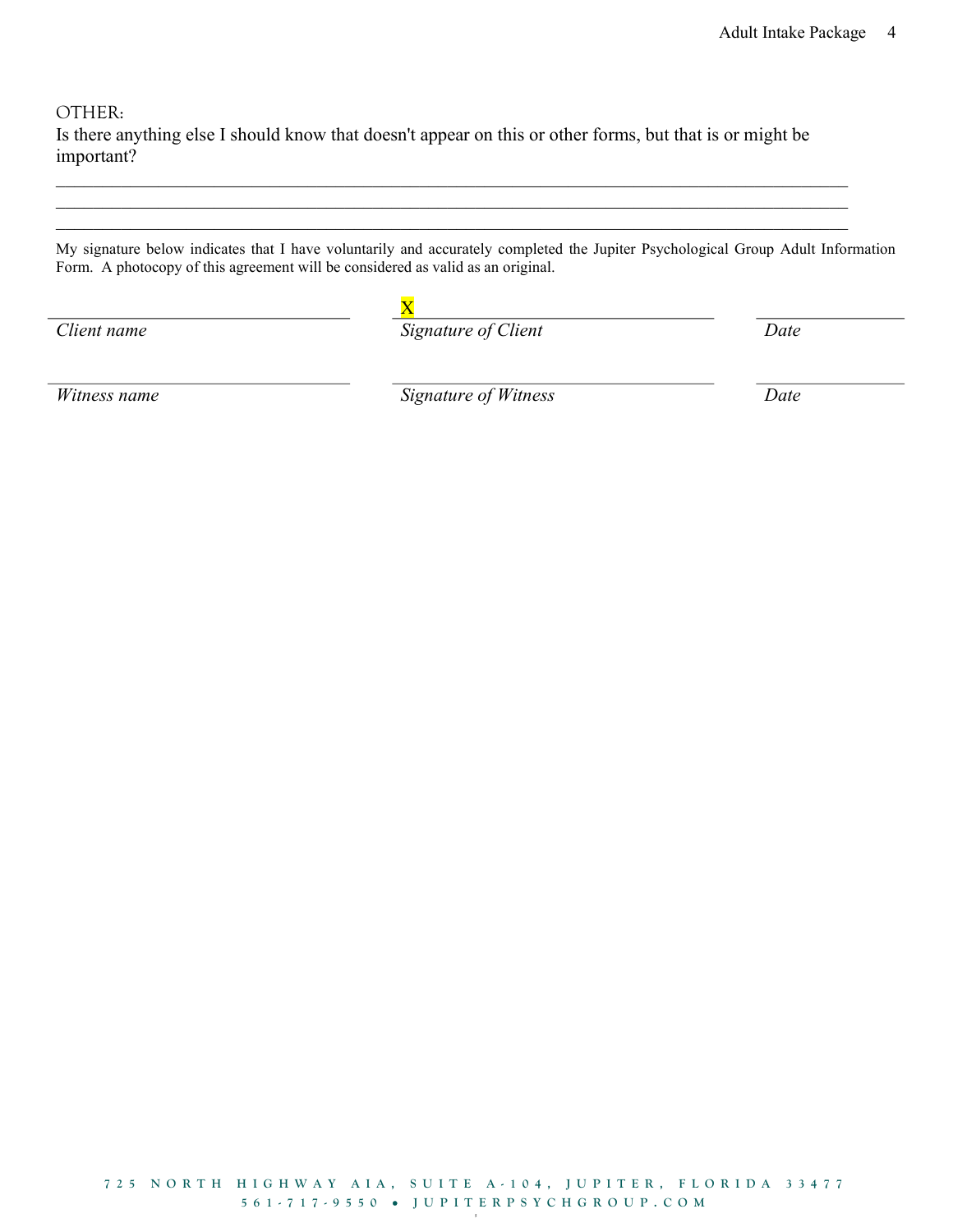### CONSENT FOR TREATMENT

I do hereby seek and consent to take part in the treatment and/or Psychological Evaluation with the below named Independent Contractor. If the patient is a minor, I hereby give my consent as a parent/legal guardian for my child to participate in Psychotherapy and/or complete Psychological Evaluation by the above named clinician. I understand that it is my sole responsibility to notify my child's other parent of these Psychological Services. I also understand that no promises have been made to me as to the results of treatment, evaluation or of any other procedures provided by this clinician, as treatment benefits, while likely, cannot be guaranteed. I have the right to inquire fully about the credentials, education, and experience of my clinician or my child's clinician and to have my questions answered to my satisfaction.

I am aware that I may discontinue services with this clinician at any time. My only obligation will be to pay all outstanding fees for the services I have already received. I understand that under certain circumstances I may lose other services or may face other consequences if I stop treatment (for example, if my treatment has been Court-ordered, my discontinuing treatment may have an adverse effect on the outcome of the Court proceeding). I know that I must call to cancel an appointment at least 24 hours before the time of the appointment. If I do not cancel or do not show for my appointment, I will be charged the session fee for that service. I understand that if I do not pay for the services I receive, those services may be discontinued.

The initial appointment for Psychotherapy is a diagnostic intake session with a fee of \$ The standard fee for Psychotherapy is \$ for a full 45 minute session, which will be billed at the conclusion of each session. Due to financial hardship, reduced fees may be available for 20-30 minute sessions. I understand that my treatment and/or treatment of a minor will not be compromised due to my financial situation. I agree to be responsible for a reduced rate of \$ \_\_\_\_\_ per session. Fees for therapeutic groups are \$ per person per session or as otherwise agreed between myself and my treatment provider.

I understand that the fee for Psychological Testing is \$\_\_\_\_\_ per hour, which will be billed at the conclusion of each testing session and following the completion of the Psychological Report; or a flat-rate of \$\_\_\_\_\_. This flat-rate is payable in two parts: a deposit of \$ payable before the start of this (these) services, and a second payment of the balance due on the completion and delivery of any report (or, for depositions, testimony, or other services, at the time these services take place). Additional fees may be charged for tests requiring computer scoring. If completing Psychological Testing, I understand that these services may include direct, face-toface contact, interviewing, and/or testing. They may also include the psychologist's time required for the reading of records, consultations with other psychologists and professionals, scoring, interpreting the results, and any other activities to support these services.

I am aware that the procedures utilized for selecting and implementing therapeutic interventions; selecting, giving, and scoring psychological tests; interpreting and storing testing results; and maintaining my privacy will be carried out in accord with the rules and guidelines of the American Psychological Association and other professional organizations. All interventions and assessment measures that are chosen will be suitable for the purposes described above (in psychological terms, their reliability and validity for these purposes and population have been established in relevant scientific and psychological research). All service-related documents, psychological tests and test results will be kept in a secure place.

Historically, mental health services have been associated with absolute confidentiality between the family and clinician. Currently, Federal and Florida laws and regulations and professional ethics require clinicians to maintain complete confidentiality of information and communications revealed in the course of treatment. In these cases, the clinician cannot release any information about my family without my expressed and informed permission. There are some exceptional circumstances where clinicians are required or permitted to communicate information about mental health services to persons outside the family. I am aware that an agent of my insurance company, billing service or other third-party payer may be given information about the type(s), cost(s), date(s), and providers of any services or treatments I receive. Other exceptions include the following situations:

- The client presents a clear and present danger to himself or herself and refuses to accept appropriate treatment.
- The client communicates to the clinician an imminent threat of physical violence against a clearly identified or reasonably identifiable victim, or the clinician has a reasonable basis to believe there is a clear and present danger of physical violence against such a victim.
- The client introduces his or her mental condition as a defense in a legal proceeding.
- In child custody or adoption cases, the judge determines that the clinician has information bearing significantly on the client's ability to provide suitable care or custody and this information bears significantly on the welfare of the child.
- The client initiates legal action against the clinician, and client information is necessary or relevant to the clinician's defense.
- The clinician has grounds to believe a child under the age of 18, an elderly person (over age 60), or a handicapped adult, has been or is at risk of being abused or neglected.
- A Judge orders a clinician to release client information.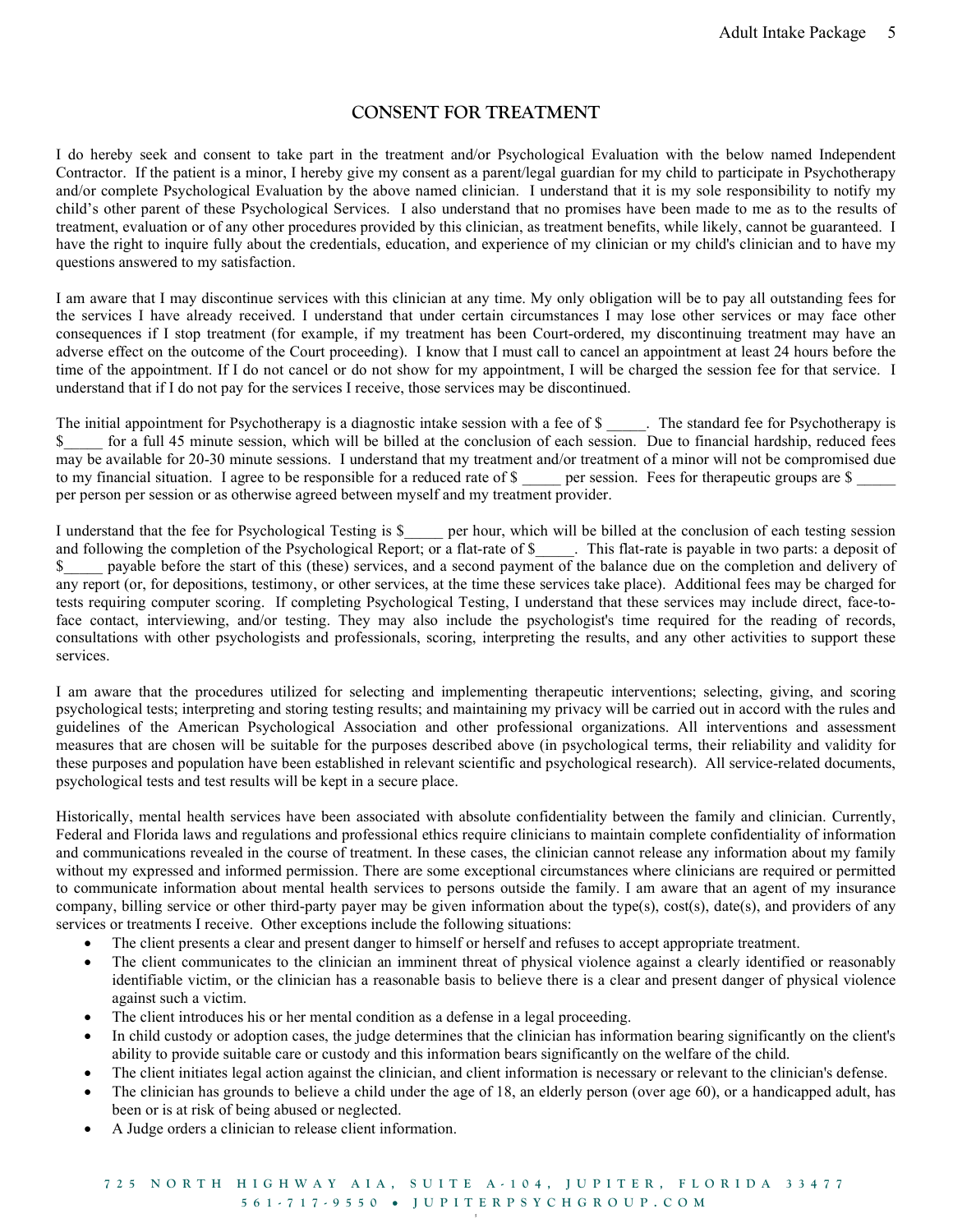With a properly signed Release of Information, I understand that Treatment Summary letters may be provided in lieu of releasing the complete psychological records to a requesting party.

I have discussed responsibility for payment for treatment and I assume financial responsibility for myself and/or my family members for all psychological services rendered; including psychotherapy, psychological testing, and other psychological services. I understand that if I am using an insurance plan, payment by an insurance company cannot be guaranteed. I understand that I am responsible to meet my insurance deductible and co-payments, in addition to payment for any services not covered by my insurance carrier. If my insurance carrier refuses to make payment, I accept responsibility for prompt payment for any treatment and services rendered to myself and/or my family. Independent Contractors reserve the right to release necessary and relevant information to a collection agency regarding overdue balances or fees owed for services provided.

If an emergency arises after working hours and in the event that I cannot contact my clinician or the clinician on call, I will call 911 or go to the nearest emergency room if I believe I am a danger to myself or others or my child may be a danger to him/herself or others.

My signature below shows that I have read, understand and agree with all of the statements within this Consent for Treatment. A photocopy of this agreement will be considered valid as an original.

 $X$ Signature of Client Date  $X$ Signature of Parent or Guardian Date

 $\mathcal{L}_\mathcal{L} = \mathcal{L}_\mathcal{L} = \mathcal{L}_\mathcal{L} = \mathcal{L}_\mathcal{L} = \mathcal{L}_\mathcal{L} = \mathcal{L}_\mathcal{L} = \mathcal{L}_\mathcal{L} = \mathcal{L}_\mathcal{L} = \mathcal{L}_\mathcal{L} = \mathcal{L}_\mathcal{L} = \mathcal{L}_\mathcal{L} = \mathcal{L}_\mathcal{L} = \mathcal{L}_\mathcal{L} = \mathcal{L}_\mathcal{L} = \mathcal{L}_\mathcal{L} = \mathcal{L}_\mathcal{L} = \mathcal{L}_\mathcal{L}$ 

My signature below shows that I have received the Notice of Privacy Practices regarding the use and disclosure of my Protected Health Information from Jupiter Psychological Group and that I consent to the use and disclosure of my Protected Health Information for the purposes of Treatment, Payment, and Health Care Operation on this date:

 ${\bf X}$ 

Signature of Client/Parent or Guardian Date

As the treating and/or testing clinician, my observations of this person's behavior and responses give me no reason to believe that this person is not fully competent to give informed and willing consent. As an Independent Contractor of Jupiter Psychological Group I understand that all services rendered by me and any future implications or consequences of these services are my sole responsibility.

Signature of Clinician Date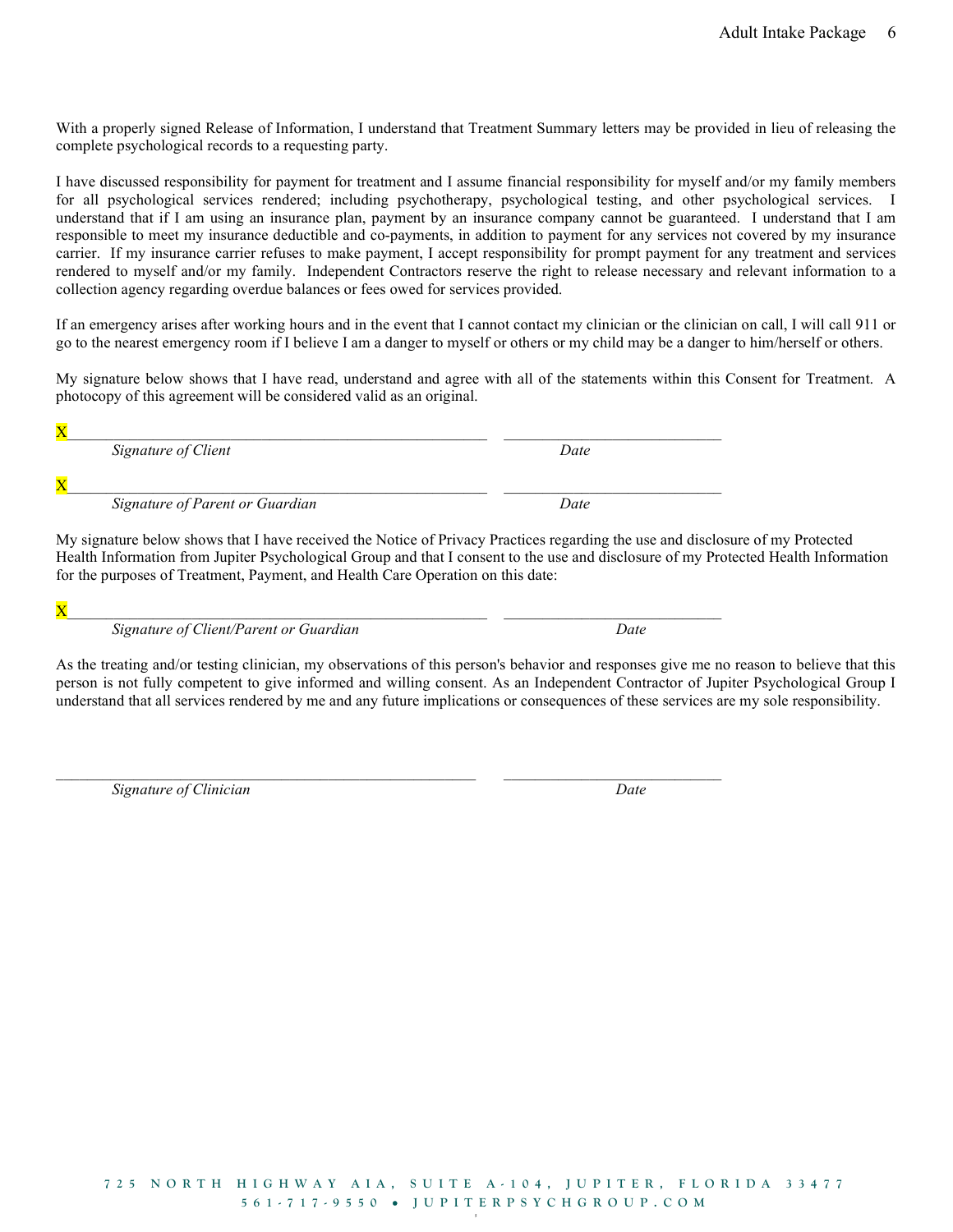## INFORMED CONSENT CHECKLIST FOR VIDEO/TELEPSYCHOLOGICAL SERVICES

Prior to starting video-conferencing services, we discussed and agreed to the following:

- There are potential benefits and risks of video-conferencing (e.g. limits to patient confidentiality) that differ from in-person sessions.
- Confidentiality still applies for telepsychology services, and nobody will record the session without the permission from the others person(s).
- If psychological testing measures are used, copies of the materials will not be made and pictures of the material will not be taken.
- We agree to use the video-conferencing platform selected for our virtual sessions, and the psychologist will explain how to use it.
- You need to use a webcam or smartphone during the session.
- It is important to be in a quiet, private space that is free of distractions (including cell phone or other devices) during the session.
- It is important to use a secure internet connection rather than public/free Wi-Fi.
- It is important to be on time. If you need to cancel or change your tele-appointment, you must notify the psychologist in advance by phone or email.
- We need a back-up plan (e.g., phone number where you can be reached) to restart the session or to reschedule it, in the event of technical problems.
- We need a safety plan that includes at least one emergency contact and the closest ER to your location, in the event of a crisis situation.
- If you are not an adult, we need the permission of your parent or legal guardian (and their contact information) for you to participate in telepsychology sessions.
- You should confirm with your insurance company that the video sessions will be reimbursed; if they are not reimbursed, you are responsible for full payment.

 $\mathcal{L}_\mathcal{L} = \{ \mathcal{L}_\mathcal{L} = \{ \mathcal{L}_\mathcal{L} = \{ \mathcal{L}_\mathcal{L} = \{ \mathcal{L}_\mathcal{L} = \{ \mathcal{L}_\mathcal{L} = \{ \mathcal{L}_\mathcal{L} = \{ \mathcal{L}_\mathcal{L} = \{ \mathcal{L}_\mathcal{L} = \{ \mathcal{L}_\mathcal{L} = \{ \mathcal{L}_\mathcal{L} = \{ \mathcal{L}_\mathcal{L} = \{ \mathcal{L}_\mathcal{L} = \{ \mathcal{L}_\mathcal{L} = \{ \mathcal{L}_\mathcal{$ 

- As your clinician, I may determine that due to certain circumstances, telepsychology is no longer appropriate and that we should resume our sessions in-person.
- $X$

Signature of Client/Parent or Guardian discussed by Date

Signature of Clinician Date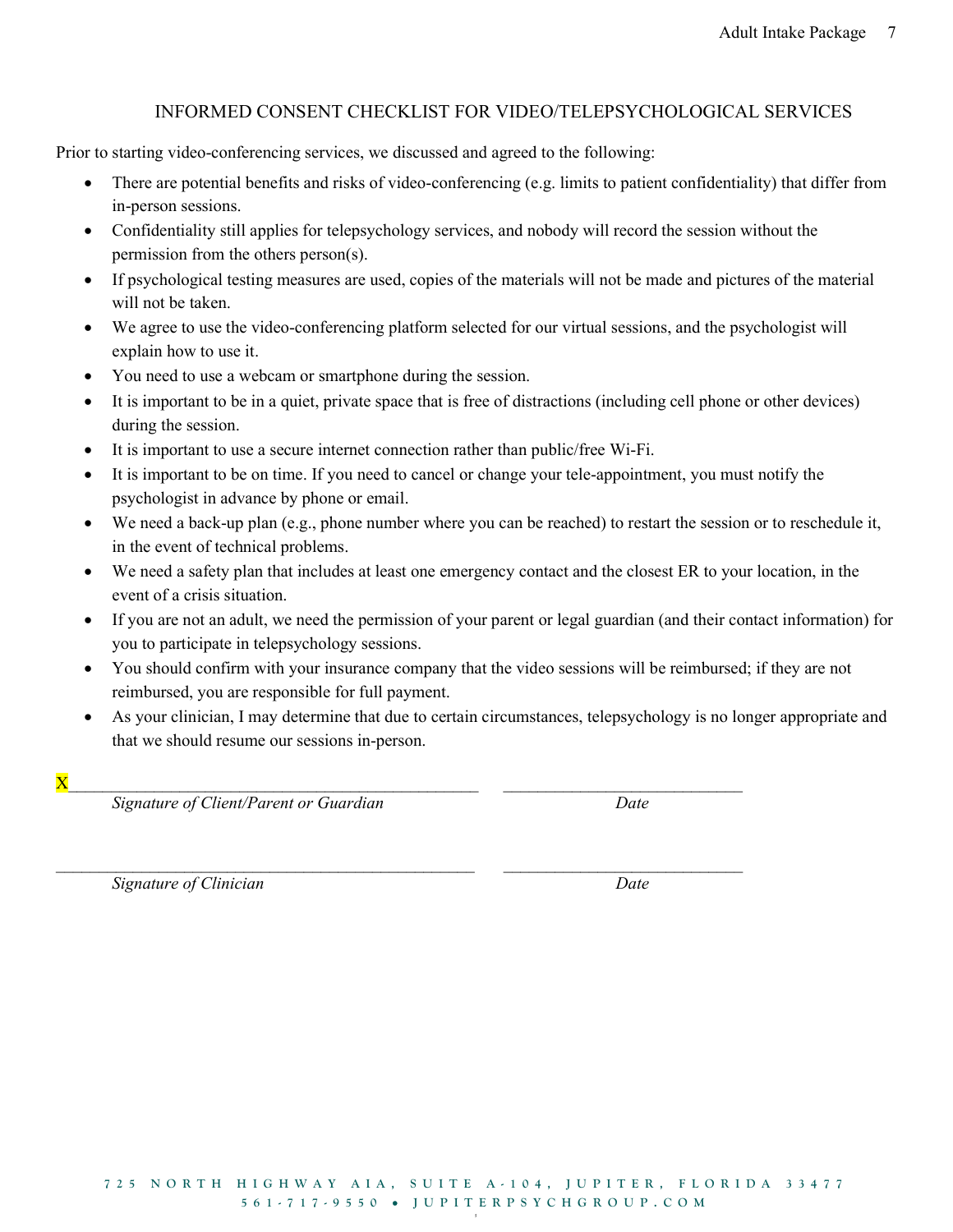#### WITHIN PRACTICE RELEASE OF INFORMATION AUTHORIZATION FORM

Client Name: \_\_\_\_\_\_\_\_\_\_\_\_\_\_\_\_\_\_\_\_\_\_\_\_\_\_\_\_ Date of Birth: \_\_\_\_/\_\_\_\_/\_\_\_\_\_\_\_ Age: \_\_\_\_\_\_\_\_

I, hereby authorize Jupiter Psychological Group to share any and all information with all Independent Contractors and Employees within the practice for the purpose of clinical case review, clinical coverage, and/or independent consultation.

I have been informed that I may revoke this authorization at any time and for any reason by written communication to Jupiter Psychological Group. In the event that I do not revoke this consent in writing, this release will expire when the purpose for which the consent was given has been accomplished. A photocopy of this Release of Information will be considered as valid as the original.

X

Client name The Signature of Client/Parent or Guardian Date

Clinician name Signature of Clinician Date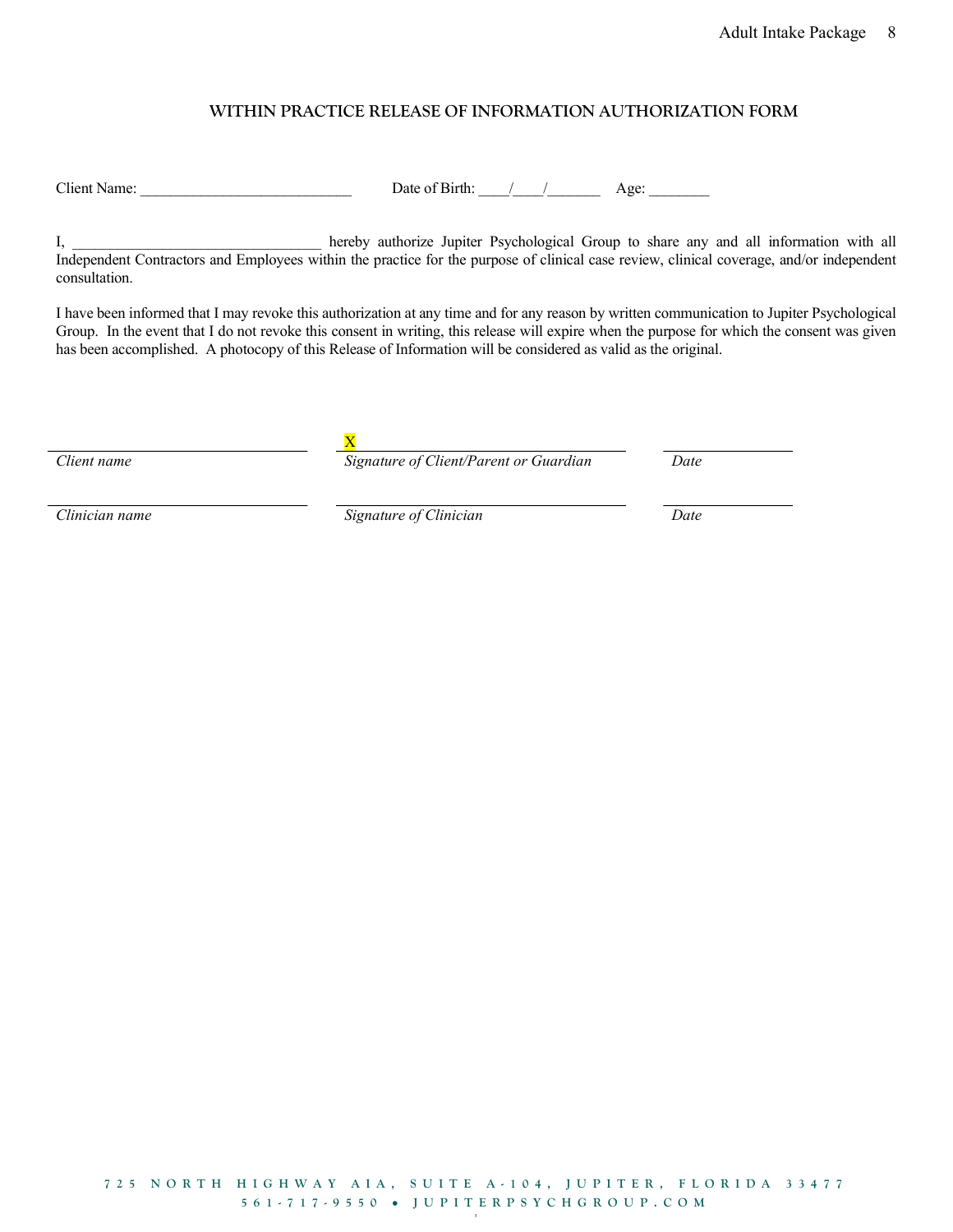#### RELEASE OF INFORMATION AUTHORIZATION FORM

|                                                                                                                                                                                                                                                                                          | Date of Birth: $\frac{1}{2}$          | Age: $\qquad$                                                                                                                                                                                                                        |  |
|------------------------------------------------------------------------------------------------------------------------------------------------------------------------------------------------------------------------------------------------------------------------------------------|---------------------------------------|--------------------------------------------------------------------------------------------------------------------------------------------------------------------------------------------------------------------------------------|--|
|                                                                                                                                                                                                                                                                                          |                                       |                                                                                                                                                                                                                                      |  |
| Release Protected Health Information to:                                                                                                                                                                                                                                                 |                                       |                                                                                                                                                                                                                                      |  |
| Receive Protected Health Information from:                                                                                                                                                                                                                                               |                                       |                                                                                                                                                                                                                                      |  |
| Share Protected Health Information with:                                                                                                                                                                                                                                                 |                                       |                                                                                                                                                                                                                                      |  |
| Name of Facility/Individual                                                                                                                                                                                                                                                              |                                       |                                                                                                                                                                                                                                      |  |
| ,我们也不能在这里的人,我们也不能在这里的人,我们也不能在这里的人,我们也不能在这里的人,我们也不能在这里的人,我们也不能在这里的人,我们也不能在这里的人,我们<br>Address                                                                                                                                                                                              |                                       |                                                                                                                                                                                                                                      |  |
| <b>Phone Number</b>                                                                                                                                                                                                                                                                      | <b>Fax Number</b>                     | <u> 1986 - Johann Stoff, deutscher Stoffen und der Stoffen und der Stoffen und der Stoffen und der Stoffen und der Stoffen und der Stoffen und der Stoffen und der Stoffen und der Stoffen und der Stoffen und der Stoffen und d</u> |  |
| Purpose of this disclosure:                                                                                                                                                                                                                                                              |                                       |                                                                                                                                                                                                                                      |  |
| To facilitate treatment and/or evaluation of myself or a family member                                                                                                                                                                                                                   |                                       |                                                                                                                                                                                                                                      |  |
|                                                                                                                                                                                                                                                                                          |                                       |                                                                                                                                                                                                                                      |  |
| This authorization shall expire:                                                                                                                                                                                                                                                         |                                       |                                                                                                                                                                                                                                      |  |
| When the purpose for which this consent<br>was given has been accomplished                                                                                                                                                                                                               | Once treatment has been<br>terminated | Date:                                                                                                                                                                                                                                |  |
| $\mathbf{A}$ , and $\mathbf{A}$ , and $\mathbf{A}$ , and $\mathbf{A}$ , and $\mathbf{A}$ , and $\mathbf{A}$ , and $\mathbf{A}$ , and $\mathbf{A}$ , and $\mathbf{A}$ , and $\mathbf{A}$ , and $\mathbf{A}$ , and $\mathbf{A}$ , and $\mathbf{A}$ , and $\mathbf{A}$ , and $\mathbf{A}$ , |                                       |                                                                                                                                                                                                                                      |  |

I have been informed that I may revoke this authorization at any time and for any reason by written communication to Jupiter Psychological Group. In order for the revocation of this authorization to be effective, it must include: Client's name, address, phone number, and date of birth; Effective date of the revocation of the Authorization to Release Protected Health Information; Client and/or Legal Guardian's signature. All requests must be sent to Jupiter Psychological Group and are not effective until received. I understand that only information obtained or produced by Jupiter Psychological Group is subject to release. I certify that this form has been fully explained to me and that I understand its contents. A photocopy of this Release of Information will be considered as valid as the original.

I understand that information sent, released, or disclosed pursuant to this Release of Information Authorization form may be subject to additional disclosure by the recipient of your information and is no longer protected by HIPAA Privacy Laws.

Client name Signature of Client/Parent or Guardian Date

Clinician name Signature of Clinician Date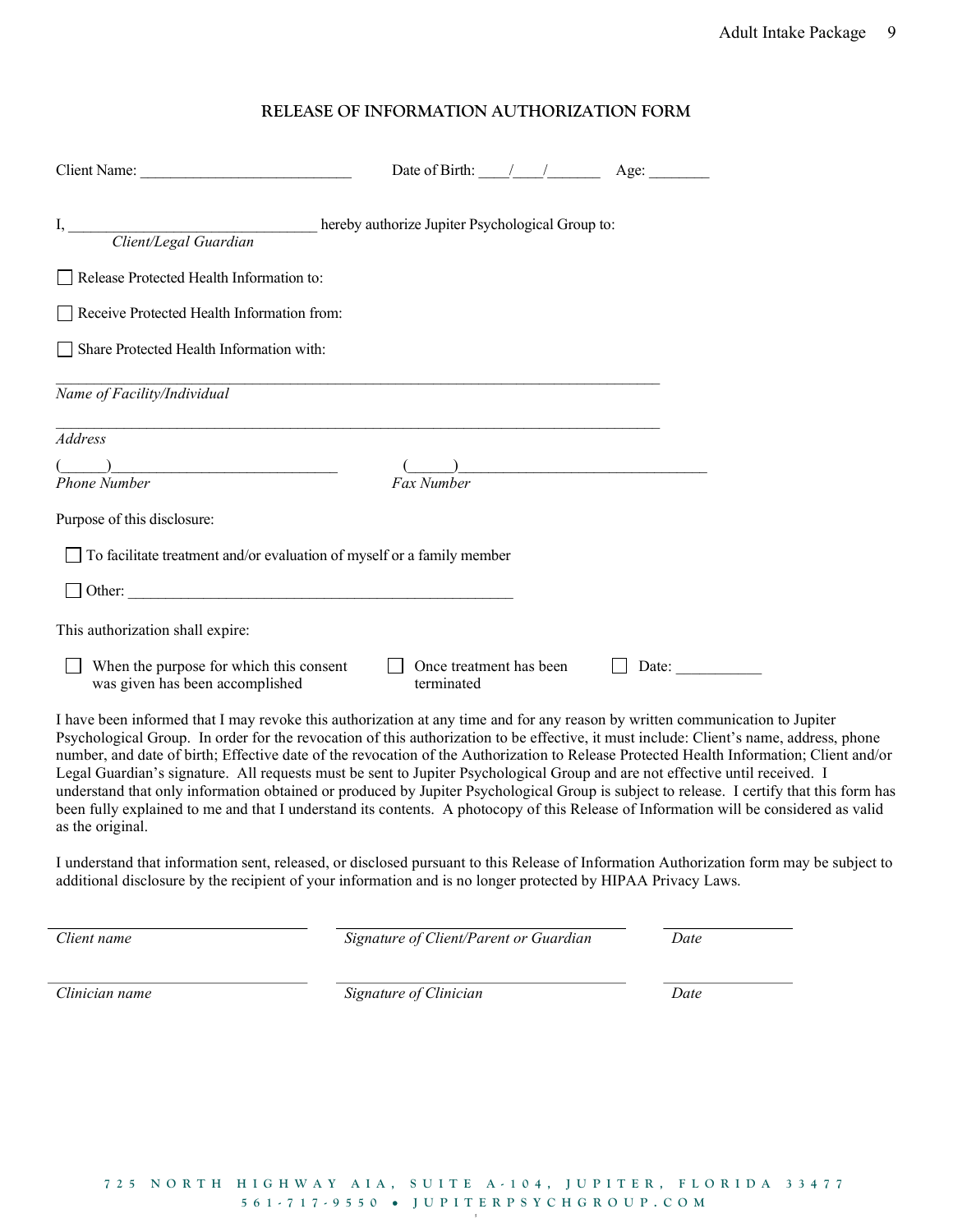### GOOD FAITH ESTIMATE

Client Name:  $\Box$  Date of Birth:  $\Box$ 

Provider:

Service: Outpatient Psychotherapy

Diagnosis Code:

Expected Service Code: 90837

Expected Charge: \$ /session without insurance. Expected Total Yearly Cost based on an average treatment length of 8 sessions without insurance: \$ There may be additional services that I recommend as part of the course of care that are not reflected in the good faith estimate. Total number of sessions is unknown and is based on your progress and preferences.

The information provided in the good faith estimate is only an estimate regarding items reasonably expected to be furnished at this time and actual charges may differ from the good faith estimate.

You have rights to initiate the specified dispute resolution process if the actual billed charges are substantially in excess of the expected charges included in the good faith estimate. Information on how to file a dispute can be found at www.cms.gov/nosurprises or call 800-985-3059.

A good faith estimate is not a contract and does not require you to obtain the services from me.

I agree with and accept this Good Faith Estimate.

Signature of Client/Parent or Guardian Date